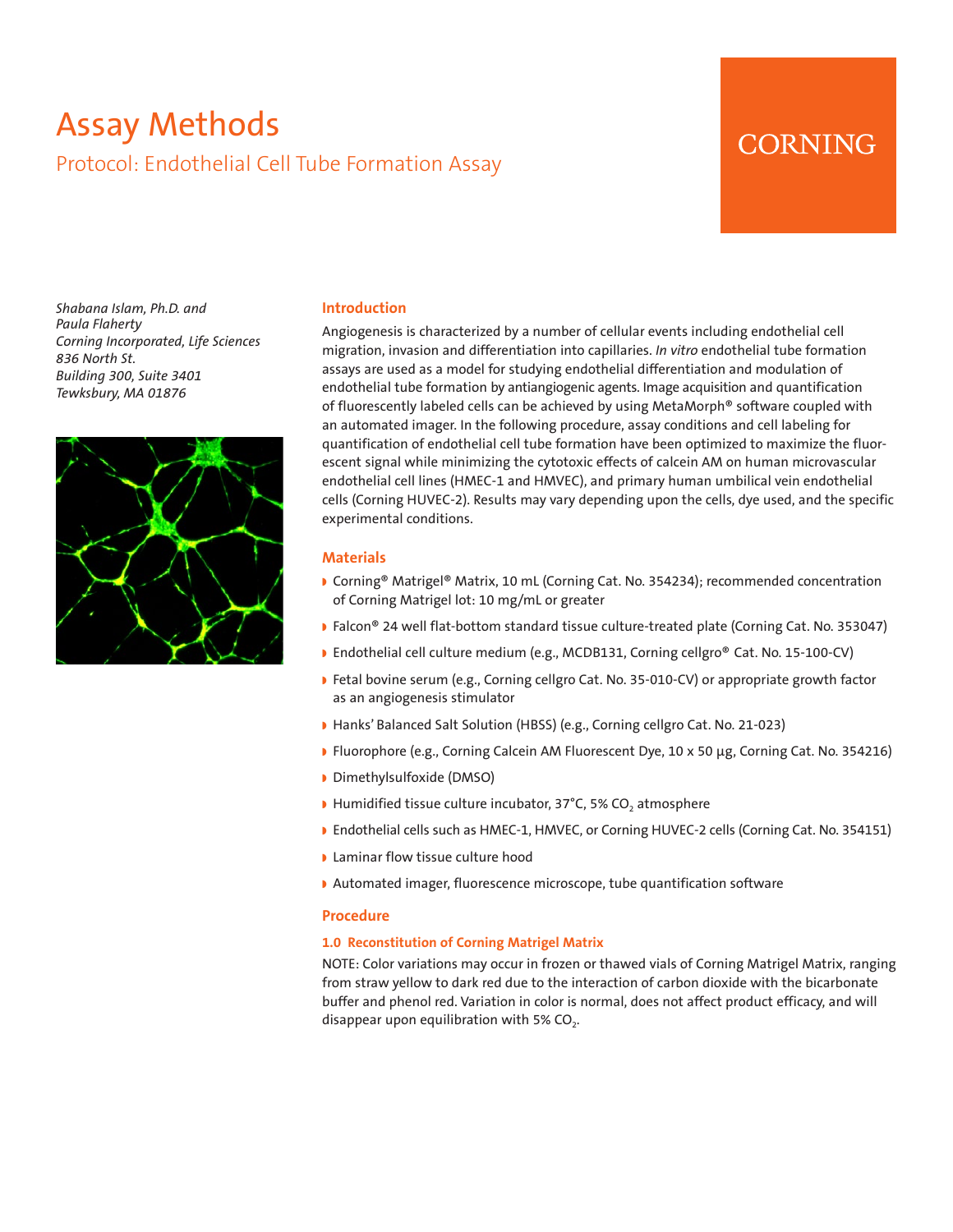- 1.1 Thaw Corning® Matrigel® Matrix overnight on ice at 4°C and according to the recommendations provided in the product Guidelines for Use.
- 1.2 Once thawed, swirl vial to ensure that material is evenly dispersed.
- 1.3 Spray top of vial with 70% ethanol and air dry.
- 1.4 Keep product on ice and handle using sterile technique.
- 1.5 Dispense material into appropriate aliquots, using pre-cooled pipets, tips, and tubes, and refreeze immediately. Avoid multiple freeze thaws.

#### **Precaution**

Corning Matrigel Matrix will gel rapidly at 22°C to 35°C. Thaw overnight at 4°C on ice. Keep product on ice before use, and use pre-cooled pipets, tips, and tubes when preparing Corning Matrigel Matrix for use.

#### **2.0 Coating Procedure**

NOTE: Once gelled, Corning Matrigel Matrix should be used immediately. We recommend using Corning Matrigel Matrix lot with a protein concentration of at least 10 mg/mL. The concentration of Corning Matrigel Matrix is lot-specific and can be found on the Certificate of Analysis. You can pre-screen Matrigel lots and order lot-specific vials of Corning Matrigel Matrix with your preferred protein concentration by contacting Corning Customer Support.

- 2.1 Thaw Corning Matrigel Matrix as recommended in the product Guidelines for Use. Using cooled pipets, mix it to homogeneity.
- 2.2 Keeping 24 well culture plates on ice, add 0.289 mL of chilled Corning Matrigel Matrix (10 mg/mL) per well. This quantity should be sufficient to cover the entire growth surface easily. If Corning Matrigel matrix needs to be diluted to 10 mg/mL, dilute with serum free medium.
- 2.3 Avoid air bubbles in Corning Matrigel Matrix while pipetting the liquid into each well. If air bubbles get trapped in the wells, centrifuge the plate at 300 xg for 10 minutes in a centrifuge that has been pre-cooled to 4°C.
- 2.4 Incubate plates at 37°C for 30 to 60 minutes. Carefully remove the remaining liquid (medium) from the cultureware without disturbing the layer of Corning Matrigel Matrix just before use.
- 2.5 The plates are now ready to use.

## **3.0 Endothelial Cell Tube Formation Assay**

- 3.1 Prepare the endothelial cell tube formation assay plate as directed in section 2.0.
- 3.2 Culture endothelial cells with desired endothelial cell medium to desired confluence. For Corning HUVEC-2, HMVEC, and HMEC-1, 70 to 80% confluence is recommended.

NOTE: Primary cells should be low passage number (e.g., HUVECs should not be passaged more than 5 times).

3.3 Prepare endothelial cell suspensions by trypsinizing the cell monolayers and resuspending the cells in culture medium with 5 to 10% serum or with your desired angiogenesis promoters at 4 x 10<sup>5</sup> cells/mL when using Corning HUVEC-2, HMVEC or HMEC-1 cells. Additional testing agents, such as inhibitory agents, can be included at this step as well.

NOTE: Most endothelial cell media does not contain a sufficient concentration of serum to deactivate trypsin. The use of a trypsin neutralizing solution is recommended.

- 3.4 Add 300  $\mu$ L of the cell suspension (1.2 x 10<sup>5</sup> cells of Corning HUVEC-2, HMVEC, or HMEC-1) to each well.
- 3.5 Incubate the angiogenesis assay plate for 16 to 18 hours at 37°C, 5% CO<sub>2</sub> atmosphere.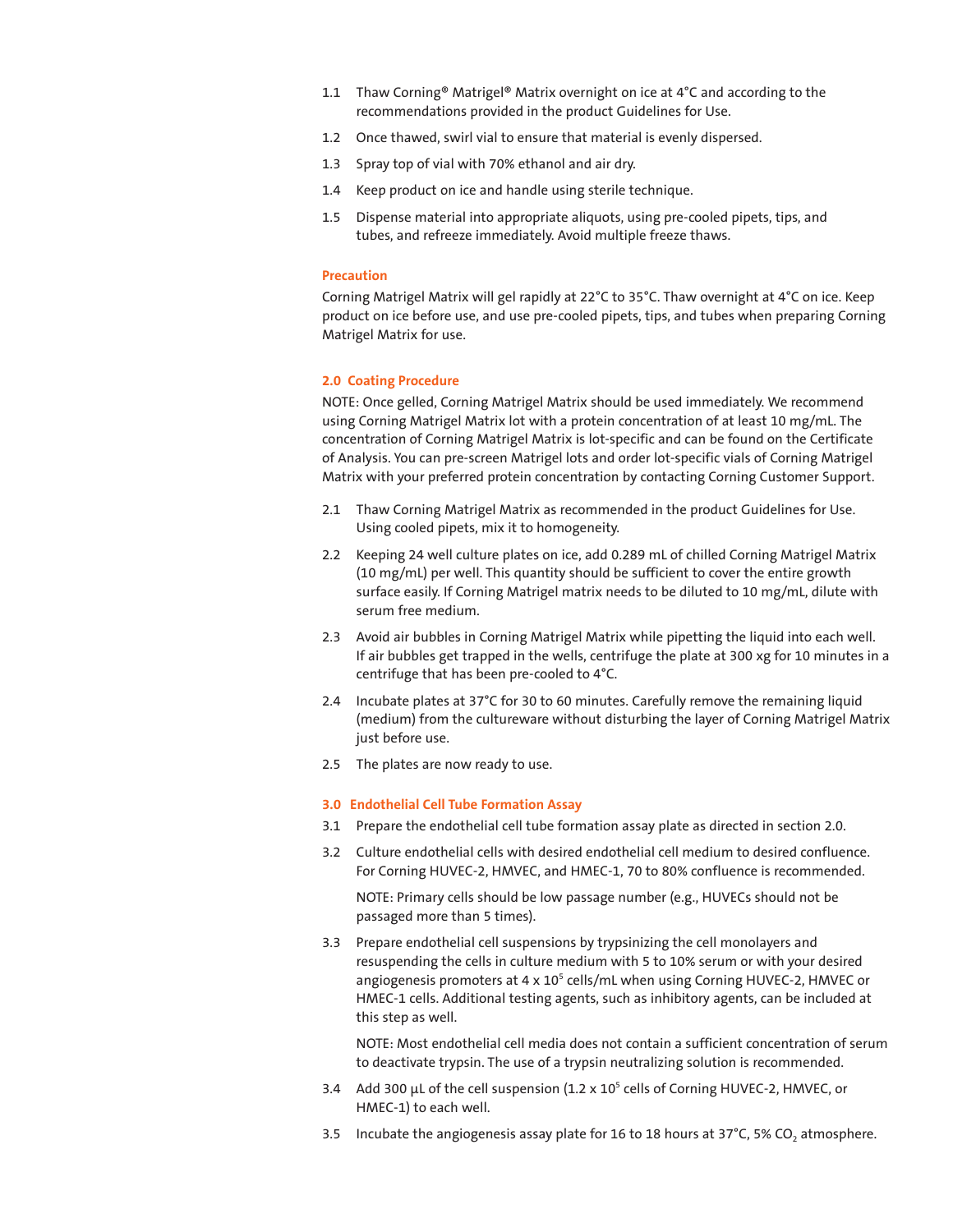### **4.0 Measurement of Tube Formation – Labeling with Corning® Calcein AM Fluorescent Dye**

NOTE: Each well in the 24 well plate requires 300 µl of Corning Calcein AM dye at 8 µg/mL in Hanks Balanced Salt Solution (HBSS). We recommend preparing 9.0 mL of dye solution per plate to account for pipetting losses. If using 50 µg vials of Corning Calcein AM, two vials will be needed. HBSS is recommended since the use of culture medium results in auto-hydrolysis of the label, giving an unacceptably high backgrounds. This section may be performed under non-aseptic conditions.

- 4.1 Prepare Corning Calcein AM solution at 8 μg/mL. For each plate, 9.0 mL of Corning Calcein AM dye solution will be needed. If using two 50 µg vials, measure 12.5 mL of HBSS and warm to 37°C. Add 20 μL of DMSO to each 50 μg vial of Corning Calcein AM and then transfer both vials' contents to total HBSS volume of 12.5 mL resulting in a solution of 8 µg/mL.
- 4.2 Following incubation (step 3.5), carefully remove medium from the plates. Be careful not to disturb tubes that may have formed in the Corning Matrigel® Matrix. This can be accomplished by gently aspirating the medium using a Pasteur pipet.
- 4.3 Wash the plate with HBSS by adding 750 μL of HBSS to each well. Remove HBSS as described in 4.2.
- 4.4 Repeat the wash once.
- 4.5 Label cells by adding 300 μL/well of 8 μg/mL Corning Calcein AM in HBSS and incubate plates for 30 to 40 minutes at 37°C, 5% CO<sub>2</sub>.
- 4.6 Remove the labeling solution as in 4.2.
- 4.7 Wash the plates twice with HBSS as in 4.3.
- 4.8 The plate is now ready for image acquisition using an automated imager or for taking pictures using a fluorescent microscope.

NOTE: Once hydrolysis occurs, Corning Calcein AM leaks out of cells resulting in a higher background. Labeled plates can be stored at 4°C for 1 to 2 hours with minimum increase in background.

- 4.9 Process the acquired images with the desired hardware and software. We use Gen-1 Cell-based Screening System and MetaMorph® software to automatically acquire images and measure tube length.
- 4.10 If an automated image acquisition instrument is not available, it is possible to use a fluorescent microscope that is capable of taking pictures manually, and process images using either MetaMorph or another equivalent software.

NOTE: Various researchers have measured a number of parameters such as tube length, tube areas, or branch points. In the Corning BioCoat™ Angiogenesis System: Endothelial Cell Tube Formation (Corning Cat. No. 354149 and 354150), tube formation is measured using the MetaMorph Software system. Some other commonly used imaging software packages for measuring the extent of tube formation include BD Pathway™ 855 Bioimager with sophisticated image and data analysis algorithms; Image-Pro® Plus (Media Cybernetics, www.mediacy.com) and NIH Image (http://rsb.info.nih.gov/nih-image/index.htmL).